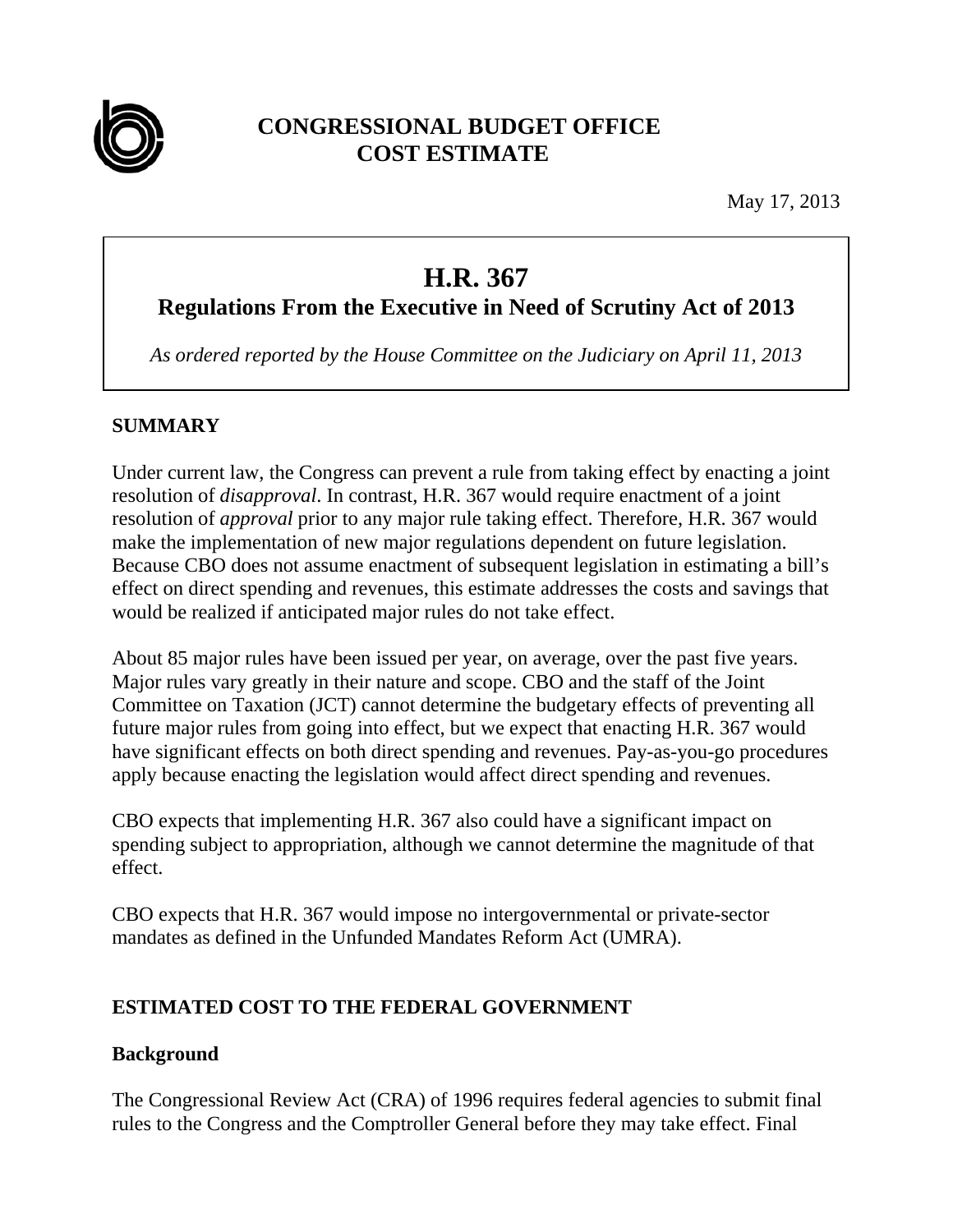rules may be annulled by the Congress if a joint resolution of disapproval is enacted into law. H.R. 367 would amend current law by requiring the Congress to enact a joint resolution of approval before any major rule may take effect, thereby making implementation of major rules contingent on future Congressional action. The definition of a major rule, which was originally set by the CRA and would be unchanged by H.R. 367, is any rule that the Office of Management and Budget (OMB) finds has resulted in or is likely to result in:

- An annual effect on the economy of \$100,000,000 or more;
- A major increase in costs or prices for consumers, individual industries, federal, state, or local government agencies, or geographic regions; or
- Significant adverse effects on competition, employment, investment, productivity, innovation, or the ability of U.S.-based enterprises to compete with foreign-based enterprises in domestic and export markets.<sup>1</sup>

H.R. 367 specifies special Congressional procedures and explicit timelines for enacting a joint resolution of approval for major rules. Under H.R. 367, if a joint resolution of approval is not enacted within 70 legislative (or session) days of receiving the major rule and accompanying report from a federal agency, the rule could not take effect. Further, the Congress could not reconsider a joint resolution of approval relating to that rule in the same Congress. However, a major rule could take effect for one 90-calendar-day period without Congressional approval if the President determines, via an executive order, that the major rule was necessary for one of four reasons: (1) to respond to an imminent threat to health or safety, (2) to enforce criminal laws, (3) to protect national security, or (4) to implement an international trade agreement.

Historical data show that federal agencies published 68 major rules in 2012, and 85 major rules, on average, over the past five full calendar years.<sup>2</sup> Major rules published in recent years include, for example, rules that required warnings for cigarette packages and advertisements, set Medicare payment rates for inpatient psychiatric facilities, and established national emission standards for hazardous air pollutants from industrial, commercial and institutional boilers. However, looking to recent major rules as a way to estimate the number of future major rules that would be affected by H.R. 367 may not be a good guide to what would happen under the bill because agencies might change course if it was enacted.

Because major rules are issued to implement current law, the budgetary effects of anticipated rules are reflected in CBO's baseline projections, which are governed by

 $\overline{\phantom{a}}$ 1. See 5 USC § 804(2).

<sup>2.</sup> GAO Federal Rules Database, http://www.gao.gov/legal/congressact/fedrule.html.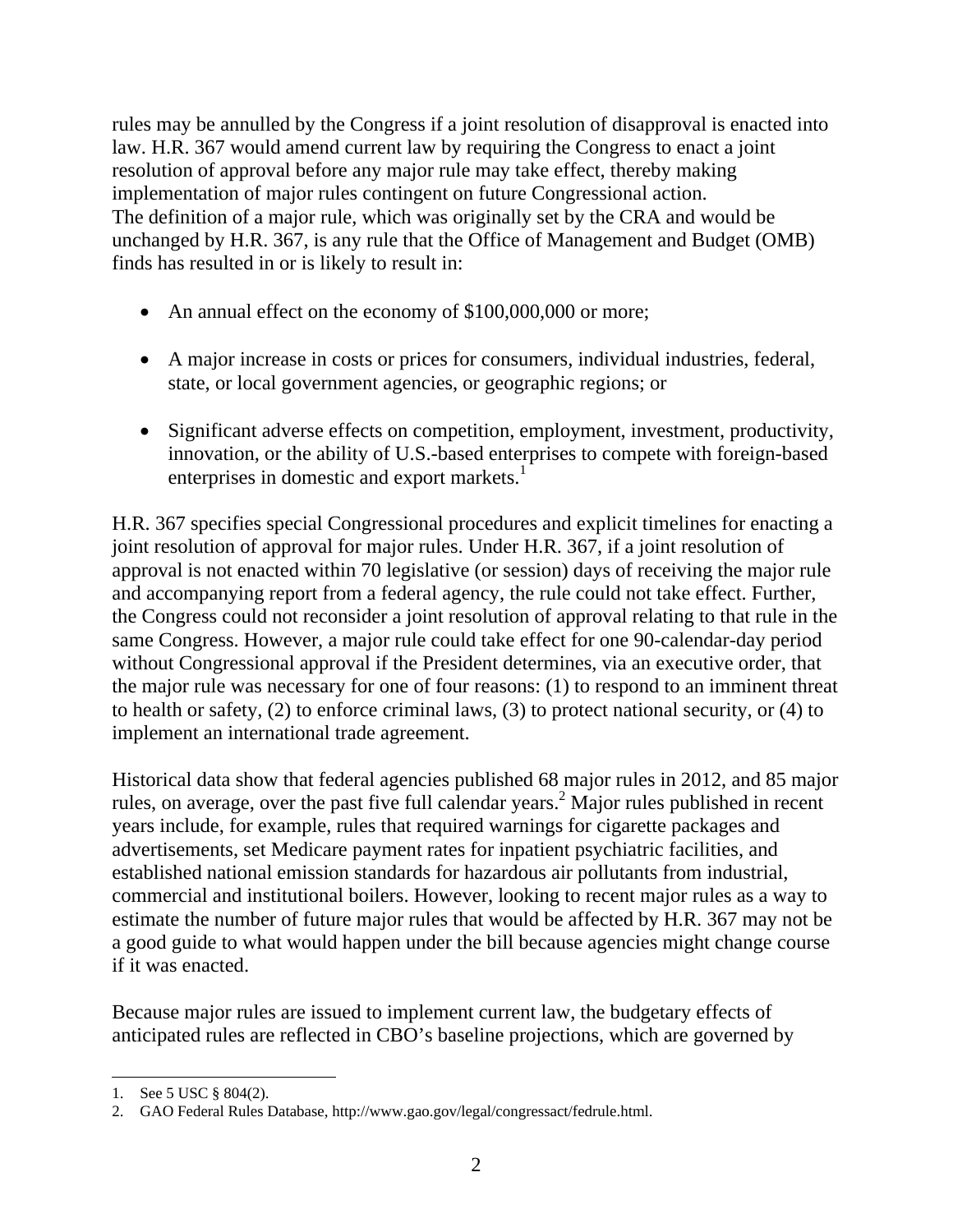section 257 of the Balanced Budget and Emergency Deficit Control Act of 1985 (Deficit Control Act). For example, routine annual rules establish new payment rates for a variety of Medicare services. Such updated payment rates reflect changes in the price indices specified to be used for those services by current law; the result is often an increase in payment rates and thus an increase in spending.

Under the Deficit Control Act, actions that are contingent on future Congressional action are generally not included in CBO's baseline projections. However, H.R. 367 would amend the Deficit Control Act to require that CBO, in its baseline projections, continue to assume that any planned major rule will go into effect, unless the rule has already been promulgated and the Congress has not enacted a resolution of approval within the 70-day period that would be established under the bill. (Without that provision amending the Deficit Control Act, H.R. 367 would result in baseline projections that would no longer reflect the budgetary impact of major rules.)

As a result, CBO's baseline projections would retain the budgetary impact of major rules even though future Congressional action would be necessary (under the bill) to approve such rules. For example, if H.R. 367 is enacted, baseline projections would continue to reflect the assumption that payment rates for Medicare providers would rise over time even though raising those rates would require future Congressional action. Accordingly, a Congressional resolution of approval for a major rule raising such rates would be estimated as having no cost relative to CBO's baseline projections. (If the Congress does not pass a joint resolution of approval, then CBO's subsequent baseline projections would be updated to exclude the budgetary impact of the proposed rule.)

# **Impact on Direct Spending**

H.R. 367 would prevent all major rules from taking effect unless subsequent legislation is enacted. Because CBO does not assume enactment of future legislation in estimating effects on direct spending and revenues, in assessing the budgetary effects of H.R. 367, CBO considered the costs and savings that would be realized if anticipated major rules do not take effect. The budgetary consequences of preventing major rules from taking effect would vary tremendously because the budgetary impact of different rules varies considerably. For example, of the three rules mentioned above, only one—which set Medicare payment rates for inpatient psychiatric facilities—has a significant federal budgetary impact.

Preventing some major rules from taking effect would result in costs to the federal government, while preventing others would result in savings. On net, CBO estimates that enacting H.R. 367 would have a significant effect on direct spending, but we cannot determine the magnitude or sign of those changes for any year or period of years. Shortterm effects would largely result from: (1) preventing annual updates to payment schedules for certain Medicare services and other routine revisions to aspects of certain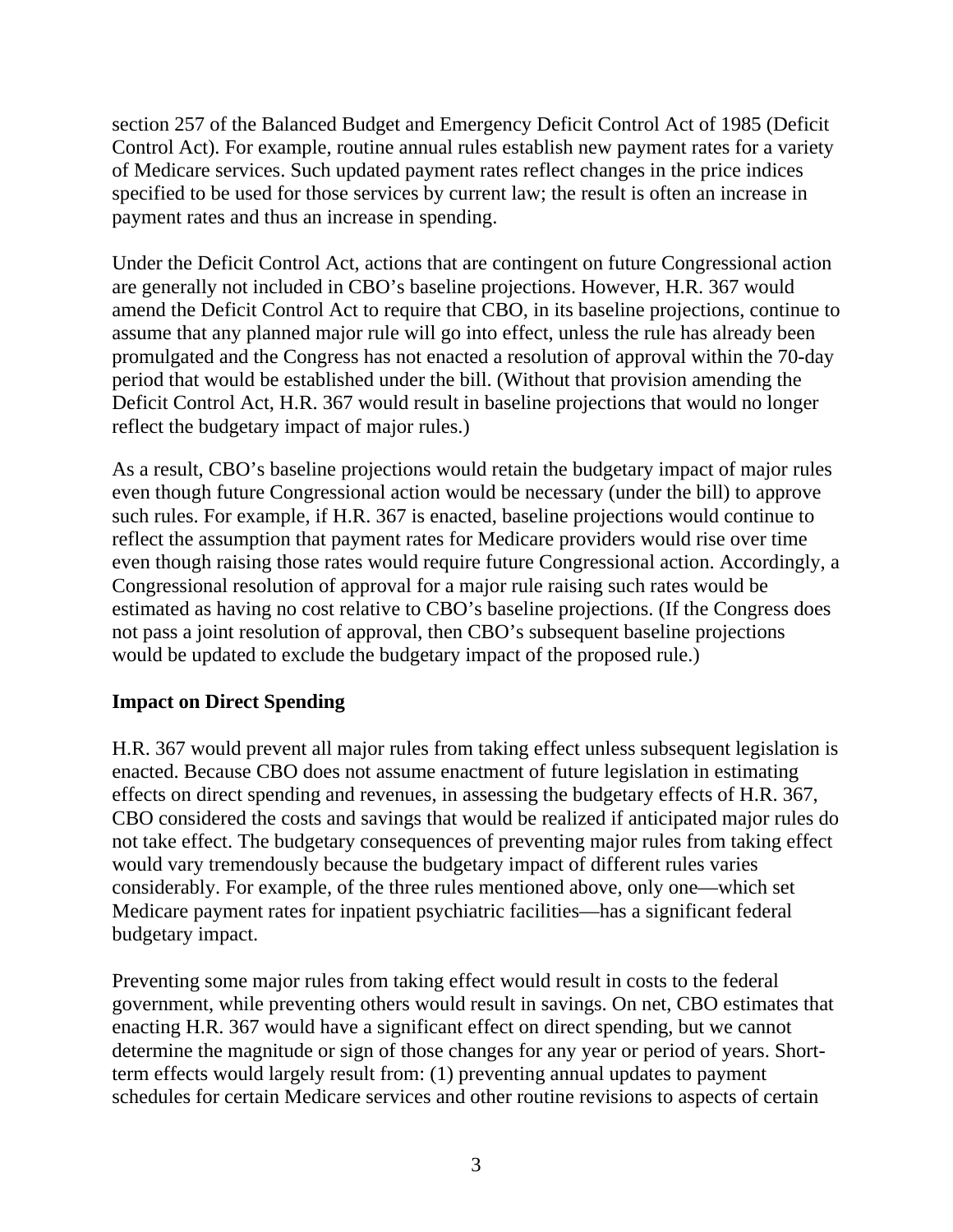government programs, including payment rate reductions scheduled to take place under the Medicare physician fee schedule, and (2) altering the implementation of new federal programs with substantial budget effects.

**Routine Updates to Government Programs.** Many major rules that occur routinely are related to the government's health care programs and in particular pertain to Medicare. Some examples include rules that establish annual updates to payment rates for services provided by hospitals, physicians, and other Medicare providers. Enacting H.R. 367 would freeze payment structures for those providers at current levels pending future Congressional actions. Similarly, payment rates (such as the annual benefit amount for each individual) under some other federal programs might also be frozen under the bill in the absence of future Congressional actions. CBO cannot estimate the net impact of all such changes.

**Implementation of New Federal Programs.** Enacting H.R. 367 could also affect the implementation of significant legislation for which major rules have not been issued. For example, enacting H.R. 367 could delay the implementation of new initiatives aimed at making more electromagnetic spectrum available for wireless services. As required by title VI of the Middle Class Tax Relief and Job Creation Act of 2012, the Federal Communications Commission (FCC) is developing proposed rules for what are known as "incentive auctions," for private firms to voluntarily relinquish some or all of their existing spectrum rights in exchange for a payment from the FCC. That spectrum would then be available for new licensed uses. Provisions in that act regarding the use of spectrum by federal agencies and the development of a wireless network for public safety users are being implemented through rulemaking by the Department of Commerce. Making implementation of those programs contingent on future legislation would increase net direct spending (by reducing auction receipts expected without further Congressional actions) by several billion dollars over the 2014-2023 period, relative to current law.

#### **Impact on Revenues**

Enacting H.R. 367 would also affect tax revenues, and JCT expects that preventing regulations from going into effect could reduce collections of revenues in some cases and increase collections in other cases. JCT cannot determine the sign or magnitude of the possible effects on revenues.

#### **Impact on Spending Subject to Appropriation**

H.R. 367 also would affect programs for which spending is subject to the annual appropriation process. However, CBO cannot determine the magnitude of that effect. For example, if the major rules issued by the Environmental Protection Agency were prevented from taking effect, there could be reductions in spending for the agency,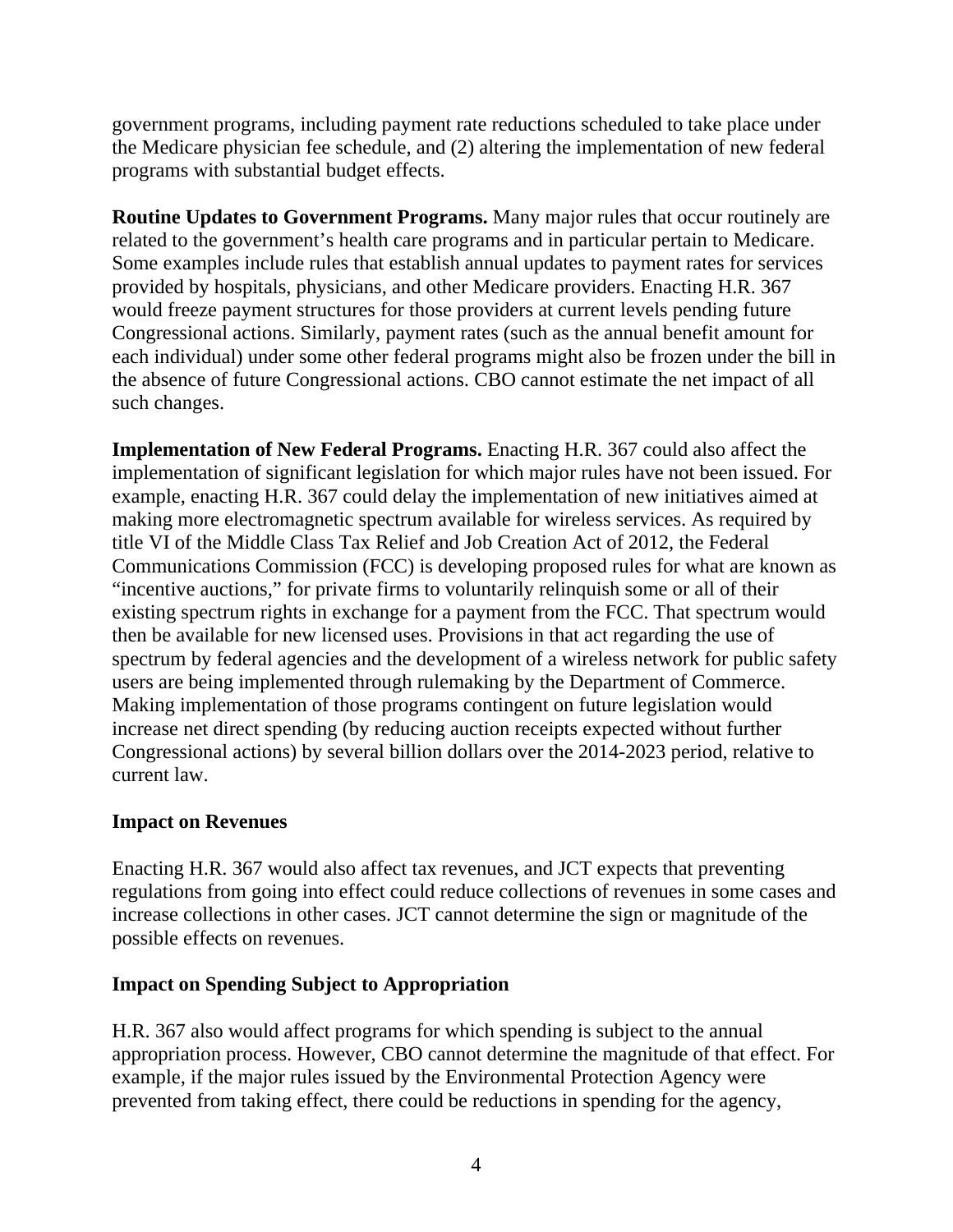subject to appropriation action. A second example involves annual calculations made by the Department of Housing and Urban Development (HUD) of the fair-market rents that it uses to determine rental subsidies for low-income individuals. We expect that the bill would prohibit those calculations from being implemented, which would prevent the rental subsidy from being adjusted for changes in market conditions. Any increase in rents would be paid for by the tenant and not by HUD, and if tenants were unable to pay the increased rent, some landlords would probably leave the program.

The legislation also would require the Government Accountability Office (GAO) to prepare a study on the rules and their economic cost. Based on information from agencies and on similar GAO reports, CBO estimates that completing the study would cost less than \$500,000 over the next few years.

# **Impact on Future Legislation**

If H.R. 367 was enacted, the budgetary effects of planned major rules would continue to be reflected in baseline projections, unless a rule had already been promulgated and a joint resolution of approval had not been enacted. Therefore, a cost estimate for a joint resolution of approval for a major rule would not include any direct spending and revenue effects of implementing that rule. Further, for future legislation whose implementation would be contingent upon the promulgation of major rules, CBO would estimate the budgetary effects assuming those major rules would take effect. However, if a joint resolution of approval is not enacted, and CBO's baseline projections are subsequently updated to reflect that inaction, the costs or savings associated with that major rule would be counted for budget enforcement purposes if a joint resolution of approval is considered in a subsequent session of Congress.

# **PAY-AS-YOU-GO CONSIDERATIONS**

The Statutory Pay-As-You-Go Act of 2010 establishes budget-reporting and enforcement procedures for legislation affecting direct spending or revenues. Pay-as-you-go procedures apply to H.R. 367 because enacting the legislation would affect direct spending and revenues. CBO and JCT cannot determine the sign or magnitude of those effects.

#### **INTERGOVERNMENTAL AND PRIVATE-SECTOR IMPACT**

CBO expects that H.R. 367 would impose no intergovernmental or private-sector mandates as defined in UMRA. By requiring major rules to be approved by a joint resolution of Congress and potentially delaying or halting the implementation of those rules, the bill could affect public or private entities in a number of ways, including